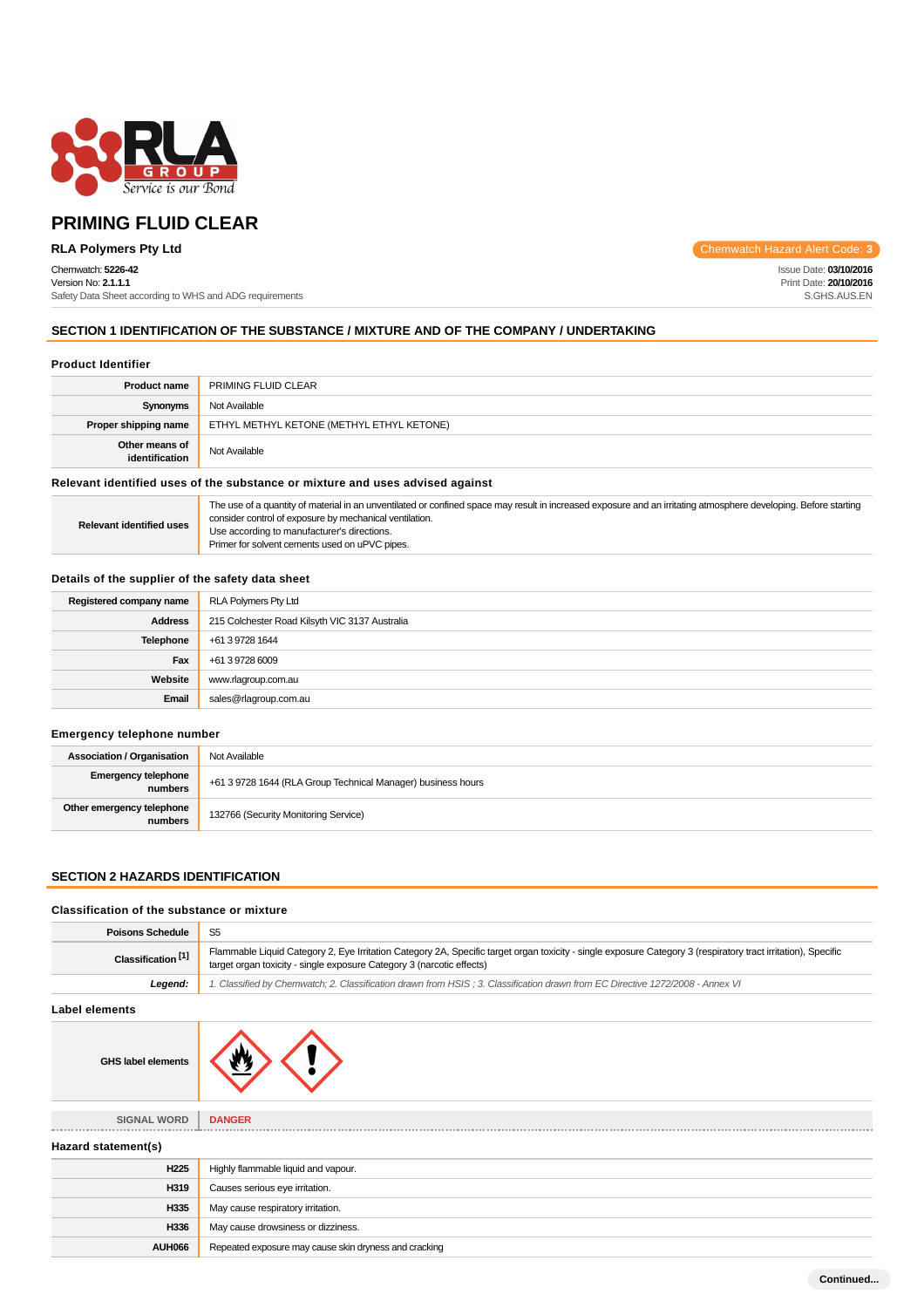## **Precautionary statement(s) Prevention**

| P210             | Keep away from heat/sparks/open flames/hot surfaces. - No smoking.                |
|------------------|-----------------------------------------------------------------------------------|
| P271             | Use only outdoors or in a well-ventilated area.                                   |
| P240             | Ground/bond container and receiving equipment.                                    |
| P <sub>241</sub> | Use explosion-proof electrical/ventilating/lighting/intrinsically safe equipment. |

#### **Precautionary statement(s) Response**

| P370+P378      | In case of fire: Use alcohol resistant foam or normal protein foam for extinction.                                               |
|----------------|----------------------------------------------------------------------------------------------------------------------------------|
| P305+P351+P338 | IF IN EYES: Rinse cautiously with water for several minutes. Remove contact lenses, if present and easy to do. Continue rinsing. |
| P312           | Call a POISON CENTER or doctor/physician if you feel unwell.                                                                     |
| P337+P313      | If eye irritation persists: Get medical advice/attention.                                                                        |

#### **Precautionary statement(s) Storage**

| P405 |  |
|------|--|

## **Precautionary statement(s) Disposal**

| DE04<br>ou n | regulations<br>uents/com<br>me in accordance with<br>a Jism<br>ntainei<br>. لما |
|--------------|---------------------------------------------------------------------------------|
|              |                                                                                 |

## **SECTION 3 COMPOSITION / INFORMATION ON INGREDIENTS**

#### **Substances**

See section below for composition of Mixtures

#### **Mixtures**

| <b>CAS No</b> | %[weight] | Name                            |
|---------------|-----------|---------------------------------|
| 78-93-3       | >60       | moth<br>d kotone<br><b>NGWH</b> |

## **SECTION 4 FIRST AID MEASURES**

#### **Description of first aid measures**

| <b>Eye Contact</b>  | If this product comes in contact with the eyes:<br>$\blacktriangleright$ Wash out immediately with fresh running water.<br>Ensure complete irrigation of the eye by keeping eyelids apart and away from eye and moving the eyelids by occasionally lifting the upper and lower lids.<br>► Seek medical attention without delay; if pain persists or recurs seek medical attention.<br>► Removal of contact lenses after an eye injury should only be undertaken by skilled personnel.             |
|---------------------|---------------------------------------------------------------------------------------------------------------------------------------------------------------------------------------------------------------------------------------------------------------------------------------------------------------------------------------------------------------------------------------------------------------------------------------------------------------------------------------------------|
| <b>Skin Contact</b> | If skin contact occurs:<br>In mediately remove all contaminated clothing, including footwear.<br>Flush skin and hair with running water (and soap if available).<br>$\blacktriangleright$ Seek medical attention in event of irritation.                                                                                                                                                                                                                                                          |
| Inhalation          | If fumes or combustion products are inhaled remove from contaminated area.<br>Lay patient down. Keep warm and rested.<br>► Prostheses such as false teeth, which may block airway, should be removed, where possible, prior to initiating first aid procedures.<br>Apply artificial respiration if not breathing, preferably with a demand valve resuscitator, bag-valve mask device, or pocket mask as trained. Perform CPR if<br>necessary.<br>Transport to hospital, or doctor, without delay. |
| Ingestion           | $\blacktriangleright$ Immediately give a glass of water.<br>First aid is not generally required. If in doubt, contact a Poisons Information Centre or a doctor.<br>If spontaneous vomiting appears imminent or occurs, hold patient's head down, lower than their hips to help avoid possible aspiration of vomitus.                                                                                                                                                                              |

#### **Indication of any immediate medical attention and special treatment needed**

Any material aspirated during vomiting may produce lung injury. Therefore emesis should not be induced mechanically or pharmacologically. Mechanical means should be used if it is considered necessary to evacuate the stomach contents; these include gastric lavage after endotracheal intubation. If spontaneous vomiting has occurred after ingestion, the patient should be monitored for difficult breathing, as adverse effects of aspiration into the lungs may be delayed up to 48 hours. for simple ketones:

#### BASIC TREATMENT

- -------------------------------------------------------------- Establish a patent airway with suction where necessary.
- ▶ Watch for signs of respiratory insufficiency and assist ventilation as necessary.
- 
- Administer oxygen by non-rebreather mask at 10 to 15 l/min.

--------------------------------------------------------------

- Monitor and treat, where necessary, for pulmonary oedema . **Monitor and treat, where necessary, for shock.**
- 
- DO NOT use emetics. Where ingestion is suspected rinse mouth and give up to 200 ml water (5mL/kg recommended) for dilution where patient is able to swallow, has a strong gag reflex and does not drool.

#### Give activated charcoal. --------------------------------------------------------------

ADVANCED TREATMENT

- -------------------------------------------------------------- Consider orotracheal or nasotracheal intubation for airway control in unconscious patient or where respiratory arrest has occurred.
- Consider intubation at first sign of upper airway obstruction resulting from oedema.
- Positive-pressure ventilation using a bag-valve mask might be of use.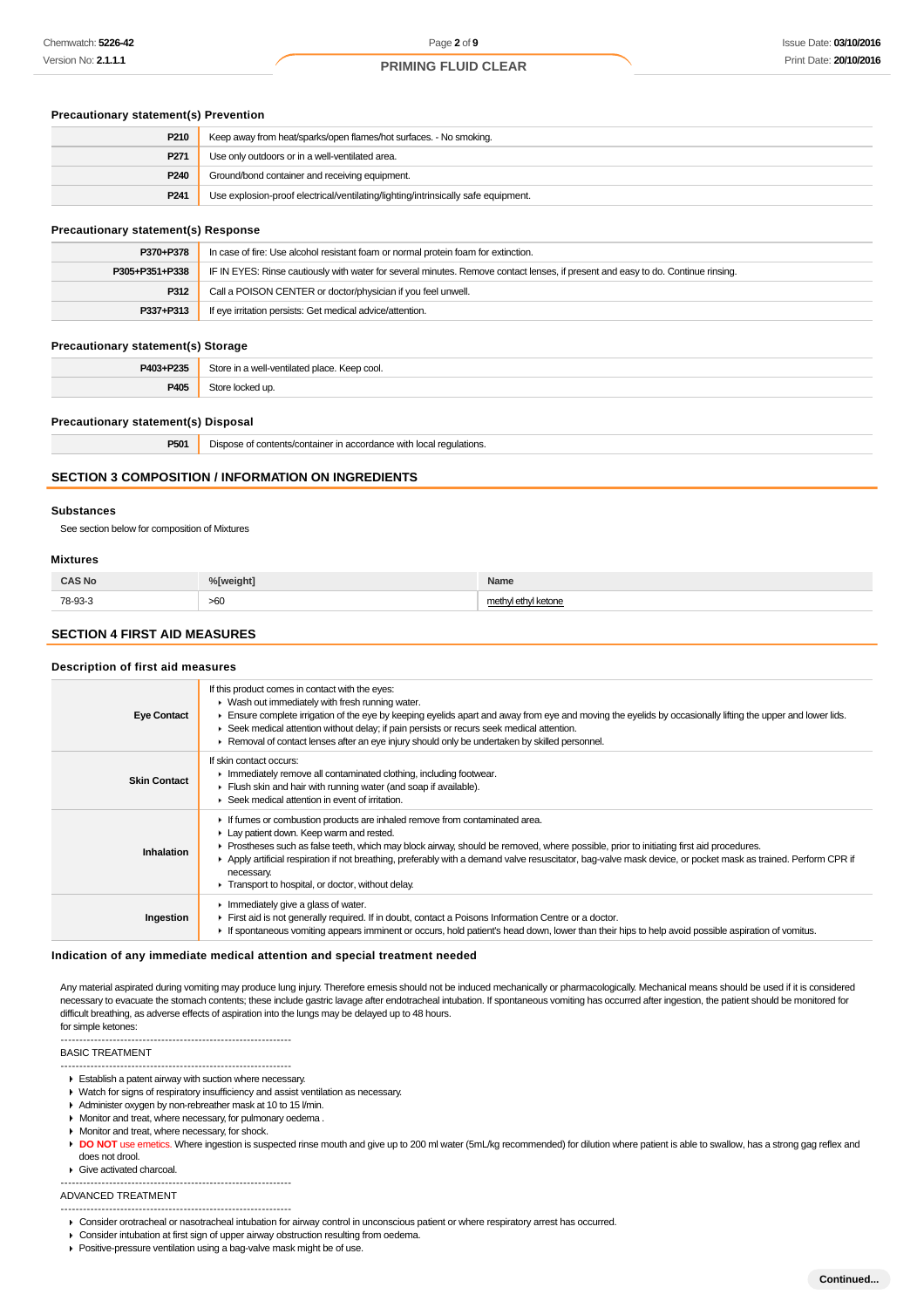- **Monitor and treat, where necessary, for arrhythmias.**
- ▶ Start an IV D5W TKO. If signs of hypovolaemia are present use lactated Ringers solution. Fluid overload might create complications.
- **Drug therapy should be considered for pulmonary oedema.**
- Hypotension with signs of hypovolaemia requires the cautious administration of fluids. Fluid overload might create complications.
- Treat seizures with diazepam.
- Proparacaine hydrochloride should be used to assist eye irrigation.
- --------------------------------------------------------------

EMERGENCY DEPARTMENT --------------------------------------------------------------

- Laboratory analysis of complete blood count, serum electrolytes, BUN, creatinine, glucose, urinalysis, baseline for serum aminotransferases (ALT and AST), calcium, phosphorus and magnesium, may assist in establishing a treatment regime. Other useful analyses include anion and osmolar gaps, arterial blood gases (ABGs), chest radiographs and electrocardiograph.
- Positive end-expiratory pressure (PEEP)-assisted ventilation may be required for acute parenchymal injury or adult respiratory distress syndrome.
- ▶ Consult a toxicologist as necessary

BRONSTEIN, A.C. and CURRANCE, P.L.

EMERGENCY CARE FOR HAZARDOUS MATERIALS EXPOSURE: 2nd Ed. 1994

## **SECTION 5 FIREFIGHTING MEASURES**

#### **Extinguishing media**

- Alcohol stable foam.
- Dry chemical powder.
- BCF (where regulations permit).
- Carbon dioxide.

#### **Special hazards arising from the substrate or mixture**

| Fire Incompatibility           | ► Avoid contamination with oxidising agents i.e. nitrates, oxidising acids, chlorine bleaches, pool chlorine etc. as ignition may result                                                                                                                                                                                                                                                                                                                                                                      |
|--------------------------------|---------------------------------------------------------------------------------------------------------------------------------------------------------------------------------------------------------------------------------------------------------------------------------------------------------------------------------------------------------------------------------------------------------------------------------------------------------------------------------------------------------------|
| <b>Advice for firefighters</b> |                                                                                                                                                                                                                                                                                                                                                                                                                                                                                                               |
| <b>Fire Fighting</b>           | Alert Fire Brigade and tell them location and nature of hazard.<br>• May be violently or explosively reactive.<br>► Wear breathing apparatus plus protective gloves in the event of a fire.<br>Prevent, by any means available, spillage from entering drains or water course.                                                                                                                                                                                                                                |
| <b>Fire/Explosion Hazard</b>   | Liquid and vapour are highly flammable.<br>Severe fire hazard when exposed to heat, flame and/or oxidisers.<br>• Vapour may travel a considerable distance to source of ignition.<br>Heating may cause expansion or decomposition leading to violent rupture of containers.<br>Combustion products include; carbon dioxide (CO2) other pyrolysis products typical of burning organic material Contains low boiling substance: Closed<br>containers may rupture due to pressure buildup under fire conditions. |
| <b>HAZCHEM</b>                 | $-2YE$                                                                                                                                                                                                                                                                                                                                                                                                                                                                                                        |

## **SECTION 6 ACCIDENTAL RELEASE MEASURES**

## **Personal precautions, protective equipment and emergency procedures**

See section 8

#### **Environmental precautions**

See section 12

#### **Methods and material for containment and cleaning up**

| <b>Minor Spills</b> | Remove all ignition sources.<br>Clean up all spills immediately.<br>Avoid breathing vapours and contact with skin and eyes.<br>Control personal contact with the substance, by using protective equipment.     |
|---------------------|----------------------------------------------------------------------------------------------------------------------------------------------------------------------------------------------------------------|
| <b>Major Spills</b> | Clear area of personnel and move upwind.<br>Alert Fire Brigade and tell them location and nature of hazard.<br>• May be violently or explosively reactive.<br>Wear breathing apparatus plus protective gloves. |

Personal Protective Equipment advice is contained in Section 8 of the SDS.

### **SECTION 7 HANDLING AND STORAGE**

#### **Precautions for safe handling**

| Safe handling | Containers, even those that have been emptied, may contain explosive vapours.<br>Do NOT cut, drill, grind, weld or perform similar operations on or near containers.<br>Contains low boiling substance:<br>Storage in sealed containers may result in pressure buildup causing violent rupture of containers not rated appropriately.<br>$\triangleright$ Check for bulging containers.<br>Vent periodically<br>Always release caps or seals slowly to ensure slow dissipation of vapours<br>DO NOT allow clothing wet with material to stay in contact with skin<br>Avoid all personal contact, including inhalation.<br>▶ Wear protective clothing when risk of exposure occurs.<br>Use in a well-ventilated area.<br>Prevent concentration in hollows and sumps. |  |  |  |
|---------------|---------------------------------------------------------------------------------------------------------------------------------------------------------------------------------------------------------------------------------------------------------------------------------------------------------------------------------------------------------------------------------------------------------------------------------------------------------------------------------------------------------------------------------------------------------------------------------------------------------------------------------------------------------------------------------------------------------------------------------------------------------------------|--|--|--|
|               |                                                                                                                                                                                                                                                                                                                                                                                                                                                                                                                                                                                                                                                                                                                                                                     |  |  |  |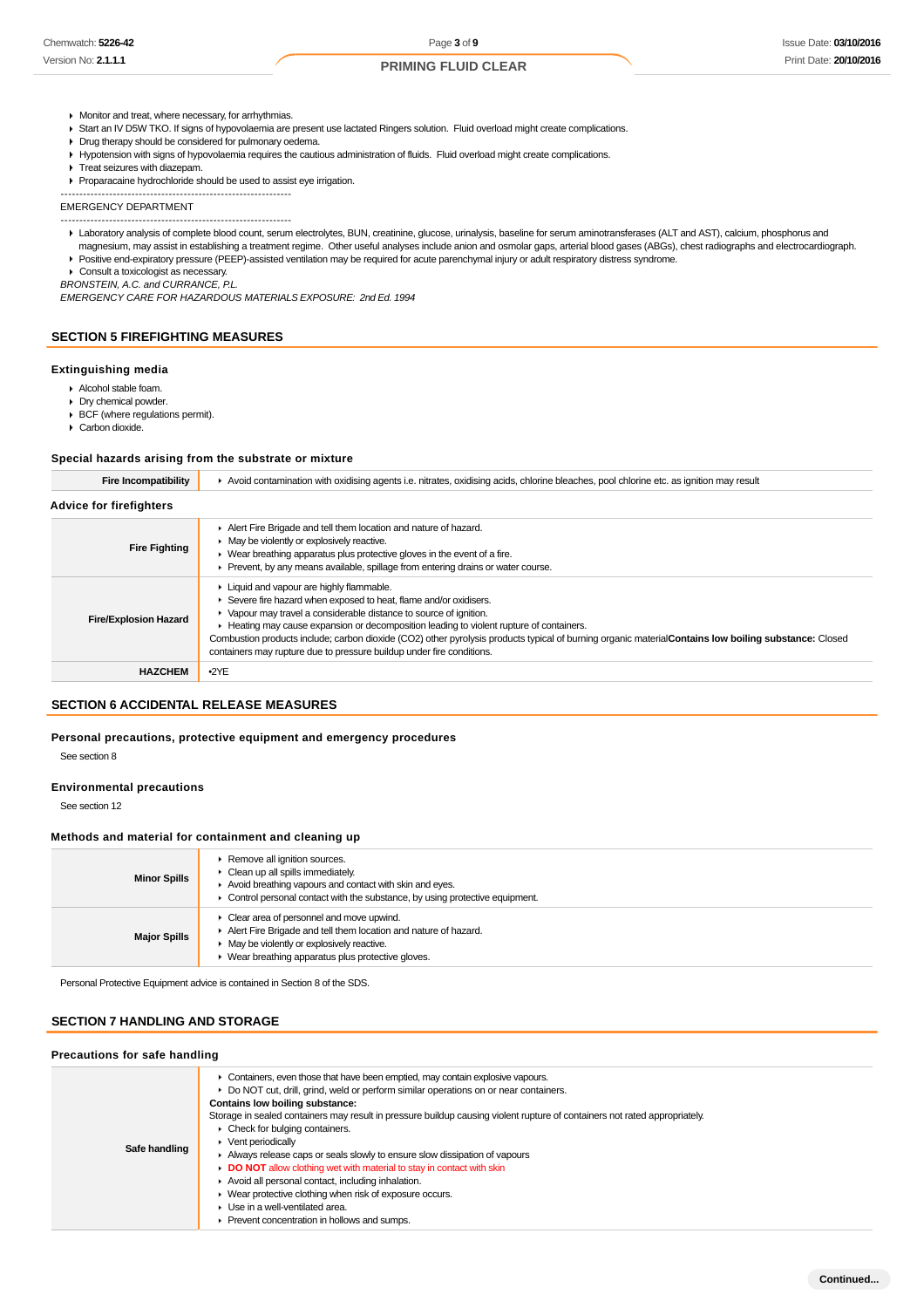| Other information       | Store in original containers in approved flame-proof area.<br>▶ No smoking, naked lights, heat or ignition sources.<br>DO NOT store in pits, depressions, basements or areas where vapours may be trapped.<br>▶ Keep containers securely sealed.<br>Conditions for safe storage, including any incompatibilities |
|-------------------------|------------------------------------------------------------------------------------------------------------------------------------------------------------------------------------------------------------------------------------------------------------------------------------------------------------------|
|                         | ▶ Packing as supplied by manufacturer.                                                                                                                                                                                                                                                                           |
|                         | • Plastic containers may only be used if approved for flammable liquid.                                                                                                                                                                                                                                          |
|                         | • Check that containers are clearly labelled and free from leaks.                                                                                                                                                                                                                                                |
| Suitable container      | For low viscosity materials (i) : Drums and jerry cans must be of the non-removable head type. (ii) : Where a can is to be used as an inner package, the can                                                                                                                                                     |
|                         | must have a screwed enclosure.<br>For materials with a viscosity of at least 2680 cSt. (23 deg. C)                                                                                                                                                                                                               |
|                         | For manufactured product having a viscosity of at least 250 cSt.                                                                                                                                                                                                                                                 |
|                         | Avoid strong bases.                                                                                                                                                                                                                                                                                              |
| Storage incompatibility | $\blacktriangleright$ Avoid reaction with oxidising agents                                                                                                                                                                                                                                                       |

## **SECTION 8 EXPOSURE CONTROLS / PERSONAL PROTECTION**

## **Control parameters**

## **OCCUPATIONAL EXPOSURE LIMITS (OEL)**

| <b>INGREDIENT DATA</b>       |                                          |                           |                     |                     |                     |               |               |        |               |
|------------------------------|------------------------------------------|---------------------------|---------------------|---------------------|---------------------|---------------|---------------|--------|---------------|
| Source                       | Ingredient                               | <b>Material name</b>      | <b>TWA</b>          |                     | <b>STEL</b>         |               | Peak          |        | <b>Notes</b>  |
| Australia Exposure Standards | methyl ethyl ketone                      | Methyl ethyl ketone (MEK) | 445 mg/m3 / 150 ppm |                     | 890 mg/m3 / 300 ppm |               | Not Available |        | Not Available |
| <b>EMERGENCY LIMITS</b>      |                                          |                           |                     |                     |                     |               |               |        |               |
| Ingredient                   | <b>Material name</b>                     |                           |                     | TEEL-1              |                     | TEEL-2        |               | TEEL-3 |               |
| methyl ethyl ketone          | Butanone, 2-; (Methyl ethyl ketone; MEK) |                           | Not Available       | Not Available       |                     | Not Available |               |        |               |
|                              |                                          |                           |                     |                     |                     |               |               |        |               |
| Ingredient                   | <b>Original IDLH</b>                     |                           |                     | <b>Revised IDLH</b> |                     |               |               |        |               |
| methyl ethyl ketone          | 3,000 ppm                                |                           |                     | 3,000 [Unch] ppm    |                     |               |               |        |               |

#### **Exposure controls**

| Appropriate engineering<br>controls | Engineering controls are used to remove a hazard or place a barrier between the worker and the hazard. Well-designed engineering controls can be highly<br>effective in protecting workers and will typically be independent of worker interactions to provide this high level of protection.<br>The basic types of engineering controls are:<br>Process controls which involve changing the way a job activity or process is done to reduce the risk.<br>Enclosure and/or isolation of emission source which keeps a selected hazard "physically" away from the worker and ventilation that strategically "adds" and<br>"removes" air in the work environment.                                                                                                    |
|-------------------------------------|--------------------------------------------------------------------------------------------------------------------------------------------------------------------------------------------------------------------------------------------------------------------------------------------------------------------------------------------------------------------------------------------------------------------------------------------------------------------------------------------------------------------------------------------------------------------------------------------------------------------------------------------------------------------------------------------------------------------------------------------------------------------|
| <b>Personal protection</b>          |                                                                                                                                                                                                                                                                                                                                                                                                                                                                                                                                                                                                                                                                                                                                                                    |
| Eye and face protection             | Safety glasses with side shields.<br>▶ Chemical goggles.<br>• Contact lenses may pose a special hazard; soft contact lenses may absorb and concentrate irritants. A written policy document, describing the wearing of<br>lenses or restrictions on use, should be created for each workplace or task.                                                                                                                                                                                                                                                                                                                                                                                                                                                             |
| <b>Skin protection</b>              | See Hand protection below                                                                                                                                                                                                                                                                                                                                                                                                                                                                                                                                                                                                                                                                                                                                          |
| Hands/feet protection               | ▶ Wear chemical protective gloves, e.g. PVC.<br>▶ Wear safety footwear or safety gumboots, e.g. Rubber<br>The selection of suitable gloves does not only depend on the material, but also on further marks of quality which vary from manufacturer to manufacturer. Where<br>the chemical is a preparation of several substances, the resistance of the glove material can not be calculated in advance and has therefore to be checked prior<br>to the application.<br>The exact break through time for substances has to be obtained from the manufacturer of the protective gloves and has to be observed when making a final<br>choice.<br>Personal hygiene is a key element of effective hand care.                                                           |
| <b>Body protection</b>              | See Other protection below                                                                                                                                                                                                                                                                                                                                                                                                                                                                                                                                                                                                                                                                                                                                         |
| Other protection-                   | • Overalls.<br>▶ PVC Apron.<br>PVC protective suit may be required if exposure severe.<br>Evewash unit.<br>Some plastic personal protective equipment (PPE) (e.g. gloves, aprons, overshoes) are not recommended as they may produce static electricity.<br>For large scale or continuous use wear tight-weave non-static clothing (no metallic fasteners, cuffs or pockets).<br>Non sparking safety or conductive footwear should be considered. Conductive footwear describes a boot or shoe with a sole made from a conductive compound<br>chemically bound to the bottom components, for permanent control to electrically ground the foot an shall dissipate static electricity from the body to reduce the<br>possibility of ignition of volatile compounds. |
| <b>Thermal hazards</b>              | Not Available                                                                                                                                                                                                                                                                                                                                                                                                                                                                                                                                                                                                                                                                                                                                                      |
|                                     |                                                                                                                                                                                                                                                                                                                                                                                                                                                                                                                                                                                                                                                                                                                                                                    |

## **Recommended material(s)**

**GLOVE SELECTION INDEX**

Glove selection is based on a modified presentation of the:

 **"Forsberg Clothing Performance Index".** The effect(s) of the following substance(s) are taken into account in the **computer-**

**generated** selection:

## **Respiratory protection**

Type A Filter of sufficient capacity. (AS/NZS 1716 & 1715, EN 143:2000 & 149:2001, ANSI Z88 or national equivalent)

Where the concentration of gas/particulates in the breathing zone, approaches or exceeds the "Exposure Standard" (or ES), respiratory protection is required. Degree of protection varies with both face-piece and Class of filter; the nature of protection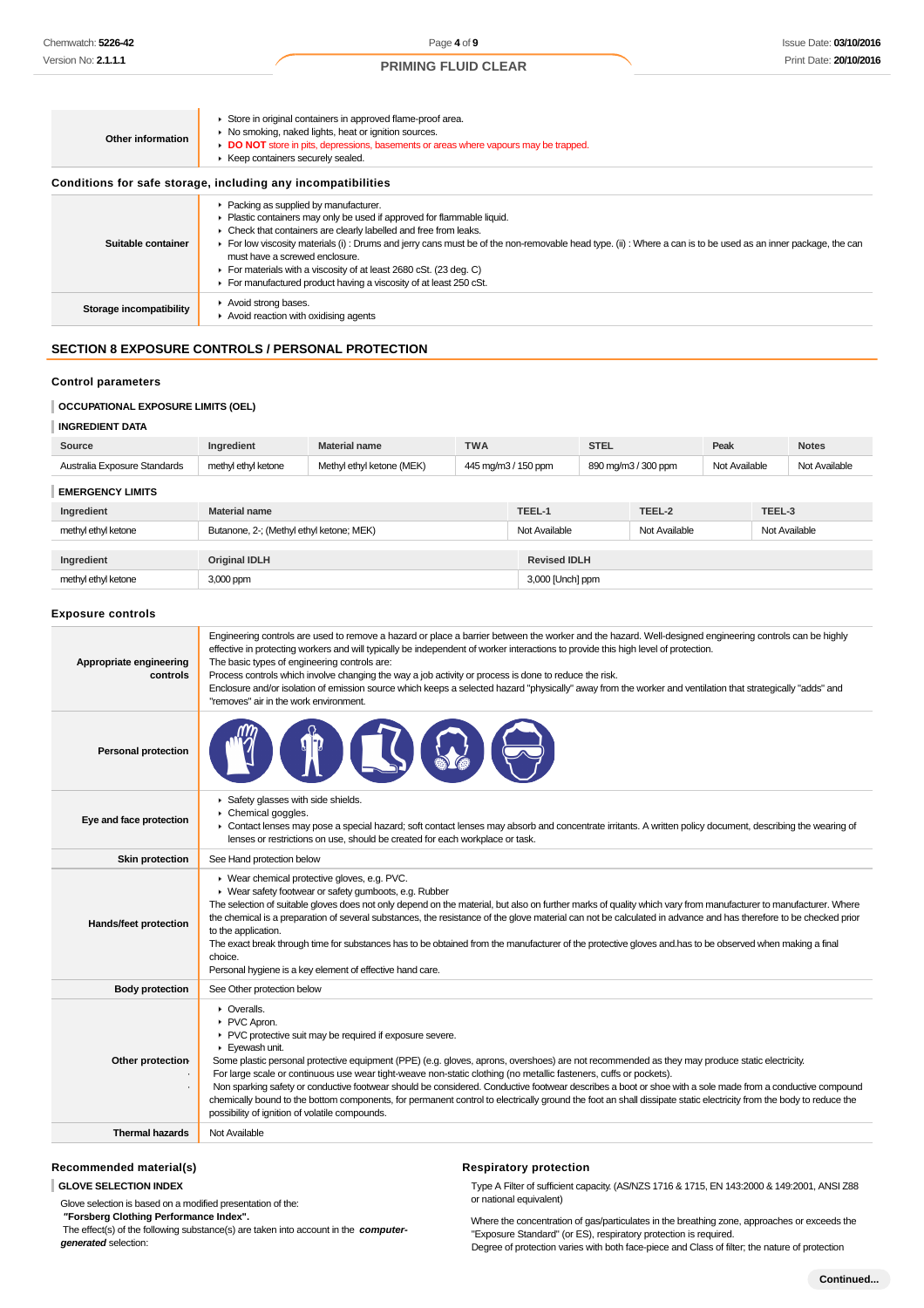#### PRIMING FLUID CLEAR

| <b>Material</b>       | CPI |
|-----------------------|-----|
| <b>BUTYL</b>          | A   |
| PE/EVAL/PE            | A   |
| <b>TEFLON</b>         | A   |
| <b>BUTYL/NEOPRENE</b> | B   |
| <b>PVA</b>            | B   |
| <b>HYPALON</b>        | C   |
| <b>NATURAL RUBBER</b> | C   |
| NATURAL+NEOPRENE      | C   |
| <b>NEOPRENE</b>       | C   |
| NEOPRENE/NATURAL      | C   |
| <b>NITRILE</b>        | C   |
| NITRILE+PVC           | C   |
| <b>PVC</b>            | C   |
| SARANEX-23            | C   |
| <b>VITON/NEOPRENE</b> | C   |

\* CPI - Chemwatch Performance Index

A: Best Selection

B: Satisfactory; may degrade after 4 hours continuous immersion

C: Poor to Dangerous Choice for other than short term immersion

**NOTE**: As a series of factors will influence the actual performance of the glove, a final selection must be based on detailed observation. -

\* Where the glove is to be used on a short term, casual or infrequent basis, factors such as "feel" or convenience (e.g. disposability), may dictate a choice of gloves which might otherwise be unsuitable following long-term or frequent use. A qualified practitioner should be consulted.

## **SECTION 9 PHYSICAL AND CHEMICAL PROPERTIES**

#### **Information on basic physical and chemical properties**

varies with Type of filter.

| <b>Required Minimum</b><br><b>Protection Factor</b> | <b>Half-Face</b><br>Respirator | <b>Full-Face</b><br>Respirator | <b>Powered Air</b><br>Respirator |
|-----------------------------------------------------|--------------------------------|--------------------------------|----------------------------------|
| up to $5 \times ES$                                 | A-AUS / Class 1                | ۰                              | A-PAPR-AUS /<br>Class 1          |
| up to $25 \times ES$                                | Air-line*                      | $A-2$                          | A-PAPR-2                         |
| up to $50 \times ES$                                |                                | $A-3$                          | ۰                                |
| $50+ x ES$                                          |                                | Air-line**                     | ۰                                |

\* - Continuous-flow; \*\* - Continuous-flow or positive pressure demand ^ - Full-face

A(All classes) = Organic vapours, B AUS or B1 = Acid gasses, B2 = Acid gas or hydrogen cyanide(HCN), B3 = Acid gas or hydrogen cyanide(HCN), E = Sulfur dioxide(SO2), G = Agricultural chemicals, K = Ammonia(NH3), Hg = Mercury, NO = Oxides of nitrogen, MB = Methyl bromide, AX = Low boiling point organic compounds(below 65 degC)

Cartridge respirators should never be used for emergency ingress or in areas of unknown vapour concentrations or oxygen content. The wearer must be warned to leave the contaminated area immediately on detecting any odours through the respirator. The odour may indicate that the mask is not functioning properly, that the vapour concentration is too high, or that the mask is not properly fitted. Because of these limitations, only restricted use of cartridge respirators is considered appropriate.

| Appearance                                      | Clear highly flammable liquid with a characteristic odour of MEK; mixes with water. |                                                   |                |  |  |
|-------------------------------------------------|-------------------------------------------------------------------------------------|---------------------------------------------------|----------------|--|--|
|                                                 |                                                                                     |                                                   |                |  |  |
| <b>Physical state</b>                           | Liquid                                                                              | Relative density (Water = 1)                      | 0.804-0.806    |  |  |
| Odour                                           | Not Available                                                                       | <b>Partition coefficient</b><br>n-octanol / water | Not Available  |  |  |
| <b>Odour threshold</b>                          | Not Available                                                                       | Auto-ignition temperature<br>(°C)                 | 515            |  |  |
| pH (as supplied)                                | Not Available                                                                       | Decomposition<br>temperature                      | Not Available  |  |  |
| Melting point / freezing<br>point (°C)          | $-86$                                                                               | <b>Viscosity (cSt)</b>                            | Not Available  |  |  |
| Initial boiling point and<br>boiling range (°C) | Not Available                                                                       | Molecular weight (g/mol)                          | Not Applicable |  |  |
| Flash point (°C)                                | $-4$                                                                                | <b>Taste</b>                                      | Not Available  |  |  |
| <b>Evaporation rate</b>                         | 3.7                                                                                 | <b>Explosive properties</b>                       | Not Available  |  |  |
| Flammability                                    | <b>HIGHLY FLAMMABLE.</b>                                                            | <b>Oxidising properties</b>                       | Not Available  |  |  |
| Upper Explosive Limit (%)                       | 1.8                                                                                 | Surface Tension (dyn/cm or<br>$mN/m$ )            | Not Available  |  |  |
| Lower Explosive Limit (%)                       | 11.5                                                                                | <b>Volatile Component (%vol)</b>                  | 66.6 (VOC)     |  |  |
| Vapour pressure (kPa)                           | 1.0                                                                                 | Gas group                                         | Not Available  |  |  |
| Solubility in water (g/L)                       | Miscible                                                                            | pH as a solution (1%)                             | Not Available  |  |  |
| Vapour density (Air = $1$ )                     | 2.4                                                                                 | VOC g/L                                           | Not Available  |  |  |

## **SECTION 10 STABILITY AND REACTIVITY**

| Reactivity                            | See section 7                                                                                                                        |
|---------------------------------------|--------------------------------------------------------------------------------------------------------------------------------------|
| <b>Chemical stability</b>             | • Unstable in the presence of incompatible materials.<br>▶ Product is considered stable.<br>Hazardous polymerisation will not occur. |
| Possibility of hazardous<br>reactions | See section 7                                                                                                                        |
| <b>Conditions to avoid</b>            | See section 7                                                                                                                        |
| Incompatible materials                | See section 7                                                                                                                        |
| Hazardous decomposition<br>products   | See section 5                                                                                                                        |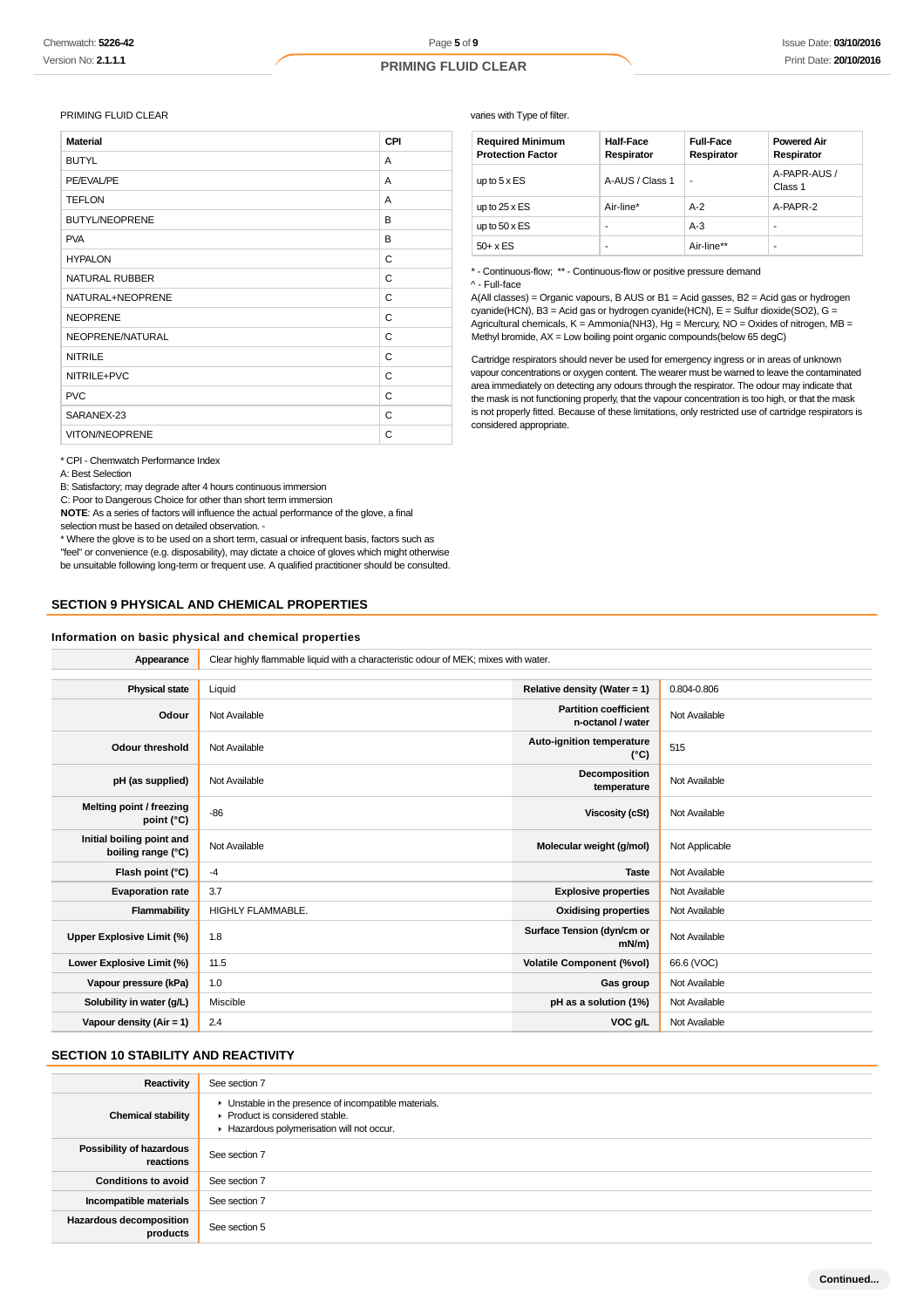## **SECTION 11 TOXICOLOGICAL INFORMATION**

ī

## **Information on toxicological effects**

| Inhaled             | The material can cause respiratory irritation in some persons. The body's response to such irritation can cause further lung damage.<br>Inhalation of vapours may cause drowsiness and dizziness. This may be accompanied by sleepiness, reduced alertness, loss of reflexes, lack of co-ordination,<br>and vertigo.<br>Acute exposure of humans to high concentrations of methyl ethyl ketone produces irritation to the eyes, nose, and throat. Other effects reported from acute<br>inhalation exposure in humans include central nervous system depression, headache, and nausea.<br>Easy odour recognition and irritant properties of methyl ethyl ketone means that high vapour levels are readily detected and should be avoided by application of<br>control measures; however odour fatigue may occur with loss of warning of exposure.<br>Inhalation of aerosols (mists, fumes), generated by the material during the course of normal handling, may be damaging to the health of the individual.<br>Ketone vapours irritate the nose, throat and mucous membrane. High concentrations depress the central nervous system, causing headache, vertigo, poor<br>concentration, sleep and failure of the heart and breathing. |
|---------------------|--------------------------------------------------------------------------------------------------------------------------------------------------------------------------------------------------------------------------------------------------------------------------------------------------------------------------------------------------------------------------------------------------------------------------------------------------------------------------------------------------------------------------------------------------------------------------------------------------------------------------------------------------------------------------------------------------------------------------------------------------------------------------------------------------------------------------------------------------------------------------------------------------------------------------------------------------------------------------------------------------------------------------------------------------------------------------------------------------------------------------------------------------------------------------------------------------------------------------------------|
| Ingestion           | Swallowing of the liquid may cause aspiration into the lungs with the risk of chemical pneumonitis; serious consequences may result. (ICSC13733)<br>The material has NOT been classified by EC Directives or other classification systems as "harmful by ingestion". This is because of the lack of corroborating<br>animal or human evidence.                                                                                                                                                                                                                                                                                                                                                                                                                                                                                                                                                                                                                                                                                                                                                                                                                                                                                       |
| <b>Skin Contact</b> | Repeated exposure may cause skin cracking, flaking or drying following normal handling and use.<br>Skin contact with the material may damage the health of the individual; systemic effects may result following absorption.<br>There is some evidence to suggest that the material may cause moderate inflammation of the skin either following direct contact or after a delay of some time.<br>Repeated exposure can cause contact dermatitis which is characterised by redness, swelling and blistering.<br>Dermatitis has been reported in humans following dermal exposure to methyl ethyl ketone. Tests involving acute exposure of rabbits has shown methyl ethyl<br>ketone to have high acute toxicity from dermal exposure.<br>Open cuts, abraded or irritated skin should not be exposed to this material<br>Entry into the blood-stream, through, for example, cuts, abrasions or lesions, may produce systemic injury with harmful effects. Examine the skin prior to the use<br>of the material and ensure that any external damage is suitably protected.                                                                                                                                                             |
| Eye                 | This material can cause eye irritation and damage in some persons.<br>The vapour when concentrated has pronounced eye irritation effects and this gives some warning of high vapour concentrations. If eye irritation occurs seek to<br>reduce exposure with available control measures, or evacuate area.                                                                                                                                                                                                                                                                                                                                                                                                                                                                                                                                                                                                                                                                                                                                                                                                                                                                                                                           |
| <b>Chronic</b>      | Long-term exposure to respiratory irritants may result in disease of the airways involving difficult breathing and related systemic problems.<br>Prolonged or repeated skin contact may cause drying with cracking, irritation and possible dermatitis following.<br>Substance accumulation, in the human body, may occur and may cause some concern following repeated or long-term occupational exposure.<br>Limited information is available on the chronic (long-term) effects of methyl ethyl ketone in humans. Chronic inhalation studies in animals have reported slight<br>neurological, liver, kidney, and respiratory effects. No information is available on the developmental, reproductive, or carcinogenic effects of methyl ethyl ketone<br>in humans. Developmental effects, including decreased foetal weight and foetal malformations, have been reported in mice and rats exposed to methyl ethyl<br>ketone via inhalation and ingestion.                                                                                                                                                                                                                                                                         |
|                     | <b>IRRITATION</b><br><b>TOXICITY</b>                                                                                                                                                                                                                                                                                                                                                                                                                                                                                                                                                                                                                                                                                                                                                                                                                                                                                                                                                                                                                                                                                                                                                                                                 |

|                            | <b>TOXICITY</b>                                      | <b>IRRITATION</b>                  |  |
|----------------------------|------------------------------------------------------|------------------------------------|--|
| <b>PRIMING FLUID CLEAR</b> | Inhalation (Rat) LC50: >20 mg/L/4 $h^{[2]}$          | Not Available                      |  |
| methyl ethyl ketone        | Oral (Rat) LD50: >2000 mg/kg <sup>[2]</sup>          |                                    |  |
|                            | <b>TOXICITY</b>                                      | <b>IRRITATION</b>                  |  |
|                            | Dermal (rabbit) LD50: >8100 mg/kg <sup>[1]</sup>     | - mild                             |  |
|                            | Inhalation (rat) LC50: 23.5 mg/L/8hr <sup>[2]</sup>  | Eye (human): 350 ppm -irritant     |  |
|                            | Inhalation (rat) LC50: 50.1 mg/L/8 hr <sup>[2]</sup> | Eye (rabbit): 80 mg - irritant     |  |
|                            | Oral (rat) LD50: 3474.9 mg/kg <sup>[1]</sup>         | Skin (rabbit): 402 mg/24 hr - mild |  |
|                            |                                                      | Skin (rabbit):13.78mg/24 hr open   |  |
|                            |                                                      |                                    |  |

1. Value obtained from Europe ECHA Registered Substances - Acute toxicity 2.\* Value obtained from manufacturer's SDS. Unless otherwise specified data<br>extracted from RTECS - Register of Toxic Effect of chemical Substances

| <b>METHYL ETHYL KETONE</b>                  | Asthma-like symptoms may continue for months or even years after exposure to the material ceases. This may be due to a non-allergenic condition known as<br>reactive airways dysfunction syndrome (RADS) which can occur following exposure to high levels of highly irritating compound. Key criteria for the diagnosis<br>of RADS include the absence of preceding respiratory disease, in a non-atopic individual, with abrupt onset of persistent asthma-like symptoms within minutes<br>to hours of a documented exposure to the irritant. A reversible airflow pattern, on spirometry, with the presence of moderate to severe bronchial hyperreactivity<br>on methacholine challenge testing and the lack of minimal lymphocytic inflammation, without eosinophilia, have also been included in the criteria for diagnosis<br>of RADS.<br>The material may cause skin irritation after prolonged or repeated exposure and may produce on contact skin redness, swelling, the production of vesicles,<br>scaling and thickening of the skin.<br>Methyl ethyl ketone is considered to have a low order of toxicity; however methyl ethyl ketone is often used in combination with other solvents and the toxic effects<br>of the mix may be greater than either solvent alone. Combinations of n-hexane with methyl ethyl ketone and also methyl n-butyl ketone with methyl ethyl ketone<br>show increase in peripheral neuropathy, a progressive disorder of nerves of extremities.<br>Combinations with chloroform also show increase in toxicity |                                 |                |  |  |
|---------------------------------------------|----------------------------------------------------------------------------------------------------------------------------------------------------------------------------------------------------------------------------------------------------------------------------------------------------------------------------------------------------------------------------------------------------------------------------------------------------------------------------------------------------------------------------------------------------------------------------------------------------------------------------------------------------------------------------------------------------------------------------------------------------------------------------------------------------------------------------------------------------------------------------------------------------------------------------------------------------------------------------------------------------------------------------------------------------------------------------------------------------------------------------------------------------------------------------------------------------------------------------------------------------------------------------------------------------------------------------------------------------------------------------------------------------------------------------------------------------------------------------------------------------------------------------------------------------------|---------------------------------|----------------|--|--|
| <b>Acute Toxicity</b>                       | ×                                                                                                                                                                                                                                                                                                                                                                                                                                                                                                                                                                                                                                                                                                                                                                                                                                                                                                                                                                                                                                                                                                                                                                                                                                                                                                                                                                                                                                                                                                                                                        | Carcinogenicity                 | ◎              |  |  |
| <b>Skin Irritation/Corrosion</b>            | N                                                                                                                                                                                                                                                                                                                                                                                                                                                                                                                                                                                                                                                                                                                                                                                                                                                                                                                                                                                                                                                                                                                                                                                                                                                                                                                                                                                                                                                                                                                                                        | Reproductivity                  | O              |  |  |
| <b>Serious Eye</b><br>Damage/Irritation     |                                                                                                                                                                                                                                                                                                                                                                                                                                                                                                                                                                                                                                                                                                                                                                                                                                                                                                                                                                                                                                                                                                                                                                                                                                                                                                                                                                                                                                                                                                                                                          | <b>STOT - Single Exposure</b>   | ✔              |  |  |
| <b>Respiratory or Skin</b><br>sensitisation | ல                                                                                                                                                                                                                                                                                                                                                                                                                                                                                                                                                                                                                                                                                                                                                                                                                                                                                                                                                                                                                                                                                                                                                                                                                                                                                                                                                                                                                                                                                                                                                        | <b>STOT - Repeated Exposure</b> | $\circledcirc$ |  |  |
| <b>Mutagenicity</b>                         | ∾                                                                                                                                                                                                                                                                                                                                                                                                                                                                                                                                                                                                                                                                                                                                                                                                                                                                                                                                                                                                                                                                                                                                                                                                                                                                                                                                                                                                                                                                                                                                                        | <b>Aspiration Hazard</b>        | $\circ$        |  |  |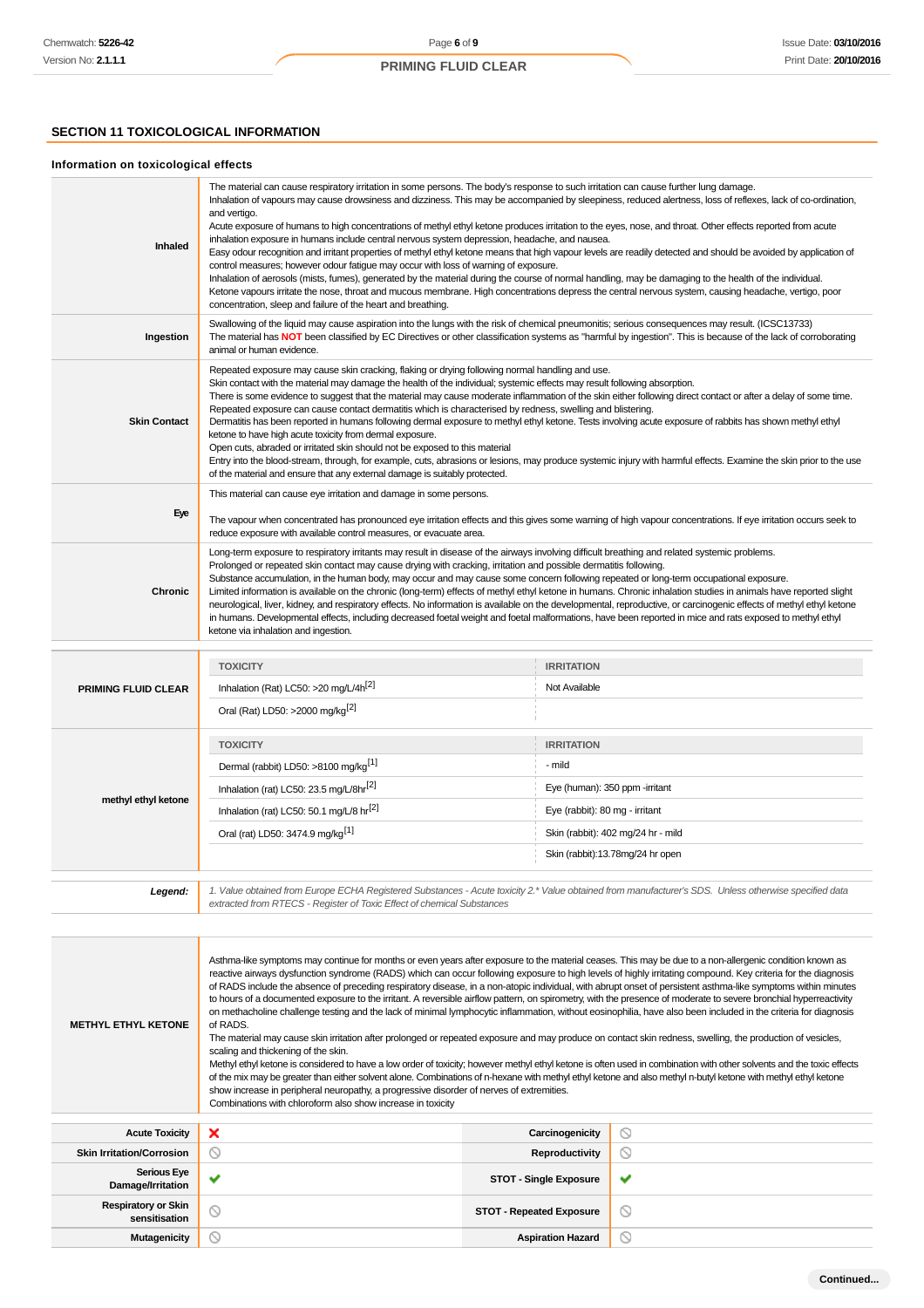Legend:  $\bigcap$  - Data available but does not fill the criteria for classification  $\blacktriangleright$  – Data required to make classification available<br> $\blacktriangleright$  – Data required to make classification available

 $\bigcap$  – Data Not Available to make classification

## **SECTION 12 ECOLOGICAL INFORMATION**

#### **Toxicity**

| Ingredient          | Endpoint                                                                                                                                              | <b>Test Duration (hr)</b> | <b>Species</b>                | Value       | Source |
|---------------------|-------------------------------------------------------------------------------------------------------------------------------------------------------|---------------------------|-------------------------------|-------------|--------|
| methyl ethyl ketone | <b>LC50</b>                                                                                                                                           | 96                        | Fish                          | 228.130mg/L | 3      |
| methyl ethyl ketone | EC50                                                                                                                                                  | 48                        | Crustacea                     | 308mg/L     | 2      |
| methyl ethyl ketone | <b>EC50</b>                                                                                                                                           | 96                        | Algae or other aquatic plants | $>500$ mg/L | 4      |
| methyl ethyl ketone | EC50                                                                                                                                                  | 384                       | Crustacea                     | 52.575mg/L  | 3      |
| methyl ethyl ketone | <b>NOEC</b>                                                                                                                                           | 48                        | Crustacea                     | 68mg/L      | ົ      |
|                     | Extracted from 1. IUCLID Toxicity Data 2. Europe ECHA Registered Substances - Ecotoxicological Information - Aguatic Toxicity 3. EPIWIN Suite V3.12 - |                           |                               |             |        |

**Legend:**

Aquatic Toxicity Data (Estimated) 4. US EPA, Ecotox database - Aquatic Toxicity Data 5. ECETOC Aquatic Hazard Assessment Data 6. NITE (Japan) - Bioconcentration Data 7. METI (Japan) - Bioconcentration Data 8. Vendor Data

For Methyl Ethyl Ketone: log Kow: 0.26-0.69; log Koc: 0.69; Koc: 34; Half-life (hr) air: 2.3; Half-life (hr) H2O surface water: 72-288; Henry's atm m3 /mol: 1.05E-05; BOD 5: 1.5-2.24, 46%; COD: 2.2-2.31, 100%; ThOD: 2.44; BCF: 1.

Environmental Fate: Terrestrial Fate - Measured Koc values of 29 and 34 were obtained for methyl ethyl ketone in silt loams. Methyl ethyl ketone is expected to have very high mobility in soil. Volatilization of methyl ethyl ketone from moist and dry soil surfaces is expected.

For Ketones: Ketones, unless they are alpha, beta--unsaturated ketones, can be considered as narcosis or baseline toxicity compounds.

Aquatic Fate: Hydrolysis of ketones in water is thermodynamically favourable only for low molecular weight ketones. Reactions with water are reversible with no permanent change in the structure of the ketone substrate. Ketones are stable to water under ambient environmental conditions.

**DO NOT** discharge into sewer or waterways.

#### **Persistence and degradability**

| Ingredient          | Persistence: Water/Soil     | Persistence: Air               |
|---------------------|-----------------------------|--------------------------------|
| methyl ethyl ketone | LOW (Half-life $= 14$ days) | LOW (Half-life = $26.75$ days) |

#### **Bioaccumulative potential**

| Ingredient          | <b>Bioaccumulation</b> |
|---------------------|------------------------|
| methyl ethyl ketone | LOW (LogKOW = $0.29$ ) |

#### **Mobility in soil**

| Ingredient          | <b>Mobility</b>                             |
|---------------------|---------------------------------------------|
| methyl ethyl ketone | $= 3.827$<br>400 <sup>2</sup><br><b>NAL</b> |

#### **SECTION 13 DISPOSAL CONSIDERATIONS**

#### **Waste treatment methods**

| <b>Product / Packaging</b><br>disposal | Legislation addressing waste disposal requirements may differ by country, state and/or territory. Each user must refer to laws operating in their area. In some<br>areas, certain wastes must be tracked.<br>A Hierarchy of Controls seems to be common - the user should investigate:<br>$\blacktriangleright$ Reduction<br>Reuse<br>$\triangleright$ Recycling<br>• Disposal (if all else fails)<br>This material may be recycled if unused, or if it has not been contaminated so as to make it unsuitable for its intended use.<br>DO NOT allow wash water from cleaning or process equipment to enter drains.<br>It may be necessary to collect all wash water for treatment before disposal.<br>In all cases disposal to sewer may be subject to local laws and regulations and these should be considered first.<br>$\triangleright$ Where in doubt contact the responsible authority.<br>Recycle wherever possible.<br>• Consult manufacturer for recycling options or consult local or regional waste management authority for disposal if no suitable treatment or disposal facility<br>can be identified.<br>▶ Dispose of by: burial in a land-fill specifically licenced to accept chemical and / or pharmaceutical wastes or Incineration in a licenced apparatus (after<br>admixture with suitable combustible material). |
|----------------------------------------|-----------------------------------------------------------------------------------------------------------------------------------------------------------------------------------------------------------------------------------------------------------------------------------------------------------------------------------------------------------------------------------------------------------------------------------------------------------------------------------------------------------------------------------------------------------------------------------------------------------------------------------------------------------------------------------------------------------------------------------------------------------------------------------------------------------------------------------------------------------------------------------------------------------------------------------------------------------------------------------------------------------------------------------------------------------------------------------------------------------------------------------------------------------------------------------------------------------------------------------------------------------------------------------------------------------------------------------------|
|                                        | Decontaminate empty containers.                                                                                                                                                                                                                                                                                                                                                                                                                                                                                                                                                                                                                                                                                                                                                                                                                                                                                                                                                                                                                                                                                                                                                                                                                                                                                                         |
|                                        |                                                                                                                                                                                                                                                                                                                                                                                                                                                                                                                                                                                                                                                                                                                                                                                                                                                                                                                                                                                                                                                                                                                                                                                                                                                                                                                                         |

#### **SECTION 14 TRANSPORT INFORMATION**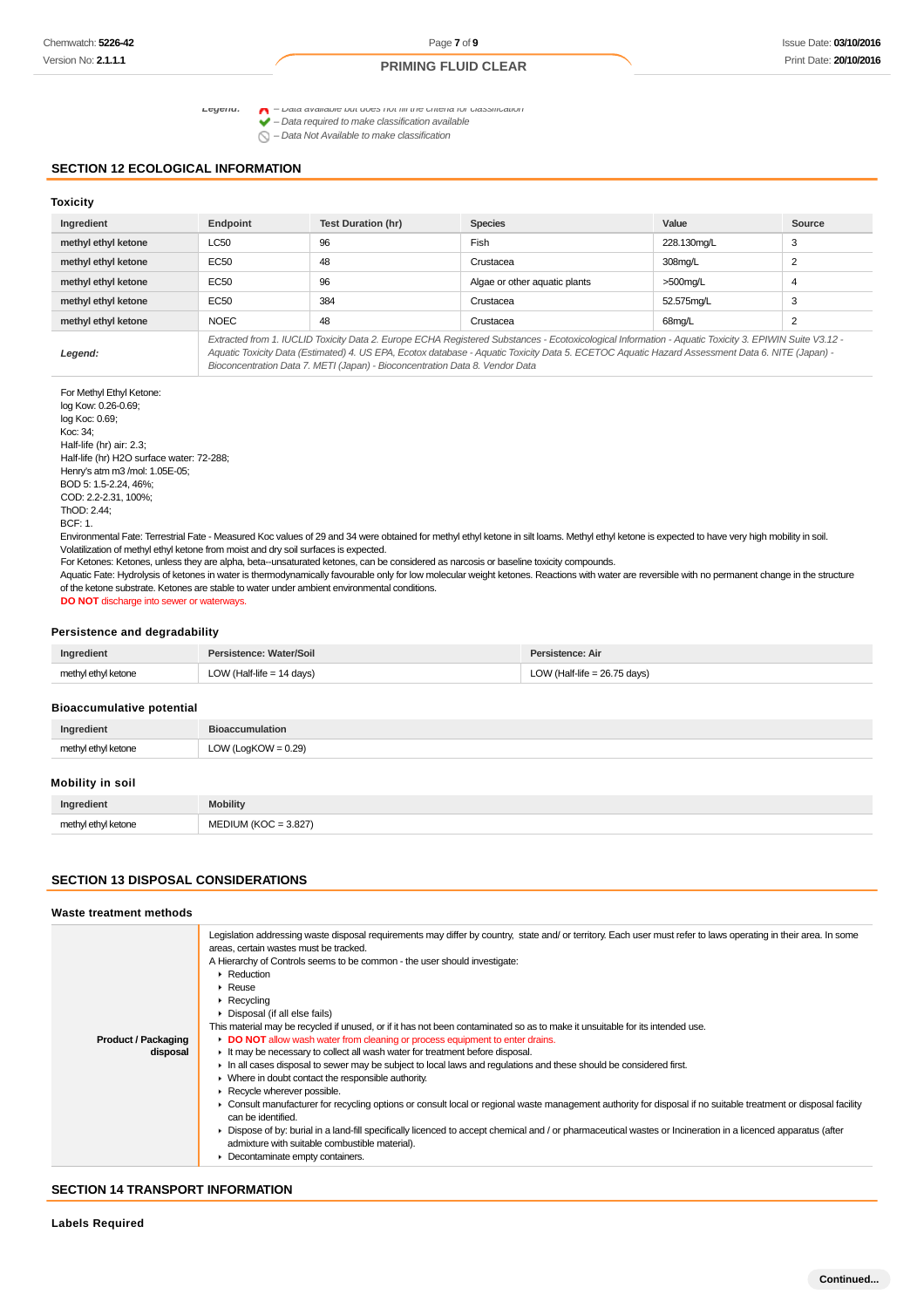|                                 | <b>FLAMMABLE</b>                                                                              |  |  |
|---------------------------------|-----------------------------------------------------------------------------------------------|--|--|
| <b>Marine Pollutant</b>         | <b>NO</b>                                                                                     |  |  |
| <b>HAZCHEM</b>                  | $-2YE$                                                                                        |  |  |
| Land transport (ADG)            |                                                                                               |  |  |
| <b>UN number</b>                | 1193                                                                                          |  |  |
| UN proper shipping name         | ETHYL METHYL KETONE (METHYL ETHYL KETONE)                                                     |  |  |
| Transport hazard class(es)      | 3<br>Class<br>Not Applicable<br>Subrisk                                                       |  |  |
| Packing group                   | $\mathbf{II}$                                                                                 |  |  |
| <b>Environmental hazard</b>     | Not Applicable                                                                                |  |  |
| Special precautions for user    | Special provisions<br>Not Applicable<br>Limited quantity<br>1 <sub>L</sub>                    |  |  |
| Air transport (ICAO-IATA / DGR) |                                                                                               |  |  |
| <b>UN number</b>                | 1193                                                                                          |  |  |
| UN proper shipping name         | Ethyl methyl ketone; Methyl ethyl ketone                                                      |  |  |
| Transport hazard class(es)      | 3<br><b>ICAO/IATA Class</b><br>ICAO / IATA Subrisk<br>Not Applicable<br>3L<br><b>ERG Code</b> |  |  |
| Packing group                   | $\mathbf{I}$                                                                                  |  |  |
| <b>Environmental hazard</b>     | Not Applicable                                                                                |  |  |

|                              | Special provisions                                        | Not Applicable |
|------------------------------|-----------------------------------------------------------|----------------|
|                              | Cargo Only Packing Instructions                           | 364            |
|                              | Cargo Only Maximum Qty / Pack                             | 60 L           |
| Special precautions for user | Passenger and Cargo Packing Instructions                  | 353            |
|                              | Passenger and Cargo Maximum Qty / Pack                    | 5L             |
|                              | Passenger and Cargo Limited Quantity Packing Instructions | Y341           |
|                              | Passenger and Cargo Limited Maximum Qty / Pack            | 1 L            |
|                              |                                                           |                |

## **Sea transport (IMDG-Code / GGVSee)**

| <b>UN number</b>             | 1193                                                                                                                    |  |  |
|------------------------------|-------------------------------------------------------------------------------------------------------------------------|--|--|
| UN proper shipping name      | ETHYL METHYL KETONE (METHYL ETHYL KETONE)                                                                               |  |  |
| Transport hazard class(es)   | <b>IMDG Class</b><br>3<br><b>IMDG Subrisk</b><br>Not Applicable                                                         |  |  |
| Packing group                | $\mathbf{I}$                                                                                                            |  |  |
| <b>Environmental hazard</b>  | Not Applicable                                                                                                          |  |  |
| Special precautions for user | $F-E$ , S-D<br><b>EMS Number</b><br>Not Applicable<br>Special provisions<br><b>Limited Quantities</b><br>1 <sub>L</sub> |  |  |

**Transport in bulk according to Annex II of MARPOL and the IBC code**

Not Applicable

 $\overline{\phantom{0}}$ 

## **SECTION 15 REGULATORY INFORMATION**

## **Safety, health and environmental regulations / legislation specific for the substance or mixture**

## **METHYL ETHYL KETONE(78-93-3) IS FOUND ON THE FOLLOWING REGULATORY LISTS**

|  | Australia Exposure Standards |  |  |  |  |  |
|--|------------------------------|--|--|--|--|--|
|  |                              |  |  |  |  |  |

| Australia Hazardous Substances Information System - Consolidated Lists |  |
|------------------------------------------------------------------------|--|
|------------------------------------------------------------------------|--|

| <b>National Inventory</b> | <b>Status</b> |
|---------------------------|---------------|
| Australia - AICS          | $\lambda$     |
| Canada - DSL              | $\lambda$     |

Australia Inventory of Chemical Substances (AICS)